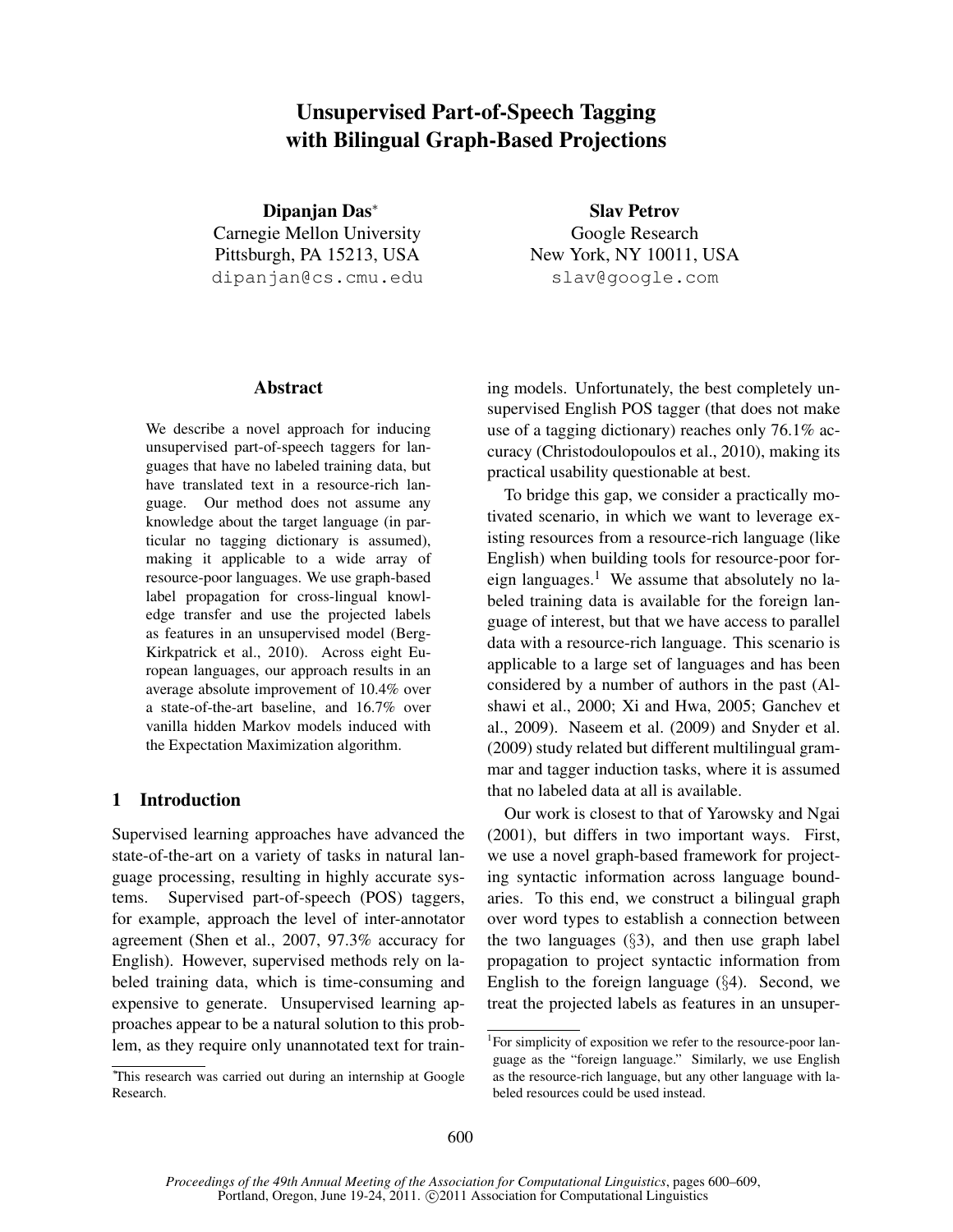vised model (§5), rather than using them directly for supervised training. To make the projection practical, we rely on the twelve *universal part-of-speech tags* of Petrov et al. (2011). Syntactic universals are a well studied concept in linguistics (Carnie, 2002; Newmeyer, 2005), and were recently used in similar form by Naseem et al. (2010) for multilingual grammar induction. Because there might be some controversy about the exact definitions of such universals, this set of coarse-grained POS categories is defined operationally, by collapsing language (or treebank) specific distinctions to a set of categories that exists across all languages. These universal POS categories not only facilitate the transfer of POS information from one language to another, but also relieve us from using controversial evaluation metrics,<sup>2</sup> by establishing a direct correspondence between the induced hidden states in the foreign language and the observed English labels.

We evaluate our approach on eight European languages  $(\S6)$ , and show that both our contributions provide consistent and statistically significant improvements. Our final average POS tagging accuracy of 83.4% compares very favorably to the average accuracy of Berg-Kirkpatrick et al.'s monolingual unsupervised state-of-the-art model (73.0%), and considerably bridges the gap to fully supervised POS tagging performance (96.6%).

# 2 Approach Overview

The focus of this work is on building POS taggers for foreign languages, assuming that we have an English POS tagger and some parallel text between the two languages. Central to our approach (see Algorithm 1) is a bilingual similarity graph built from a sentence-aligned parallel corpus. As discussed in more detail in §3, we use two types of vertices in our graph: on the foreign language side vertices correspond to trigram types, while the vertices on the English side are individual word types. Graph construction does not require any labeled data, but makes use of two similarity functions. The edge weights between the foreign language trigrams are computed using a co-occurence based similarity function, designed to indicate how syntactically

Algorithm 1 Bilingual POS Induction

- Require: Parallel English and foreign language data  $\mathcal{D}^e$  and  $\mathcal{D}^f$ , unlabeled foreign training data  $\Gamma^f$ ; English tagger.
- **Ensure:**  $\Theta^f$ , a set of parameters learned using a constrained unsupervised model (§5).
	- 1:  $\mathcal{D}^{e\leftrightarrow f} \leftarrow$  word-align-bitext $(\mathcal{D}^e, \mathcal{D}^f)$
- 2:  $\widehat{\mathcal{D}^e}\leftarrow \textsf{pos-tag-supervised}(\mathcal{D}^e)$
- 3:  $\mathcal{A} \leftarrow$  extract-alignments $(\mathcal{D}^{e \leftrightarrow f}, \widehat{\mathcal{D}^e})$
- 4:  $G \leftarrow$  construct-graph $(\Gamma^f, \mathcal{D}^f, \mathcal{A})$
- 5:  $\tilde{G} \leftarrow$  graph-propagate(G)
- 6:  $\Delta$  ← extract-word-constraints( $\tilde{G}$ )
- 7:  $\Theta^f \leftarrow$  pos-induce-constrained( $\Gamma^f, \Delta$ )
- 8: Return  $\Theta^f$

similar the middle words of the connected trigrams are (§3.2). To establish a soft correspondence between the two languages, we use a second similarity function, which leverages standard unsupervised word alignment statistics  $(\S3.3)$ .<sup>3</sup>

Since we have no labeled foreign data, our goal is to project syntactic information from the English side to the foreign side. To initialize the graph we tag the English side of the parallel text using a supervised model. By aggregating the POS labels of the English tokens to types, we can generate label distributions for the English vertices. Label propagation can then be used to transfer the labels to the *peripheral* foreign vertices (i.e. the ones adjacent to the English vertices) first, and then among all of the foreign vertices (§4). The POS distributions over the foreign trigram types are used as features to learn a better unsupervised POS tagger (§5). The following three sections elaborate these different stages is more detail.

## 3 Graph Construction

In graph-based learning approaches one constructs a graph whose vertices are labeled and unlabeled examples, and whose weighted edges encode the degree to which the examples they link have the same label (Zhu et al., 2003). Graph construction for structured prediction problems such as POS tagging is non-trivial: on the one hand, using individual words as the vertices throws away the context

 $2$ See Christodoulopoulos et al. (2010) for a discussion of metrics for evaluating unsupervised POS induction systems.

<sup>&</sup>lt;sup>3</sup>The word alignment methods do not use POS information.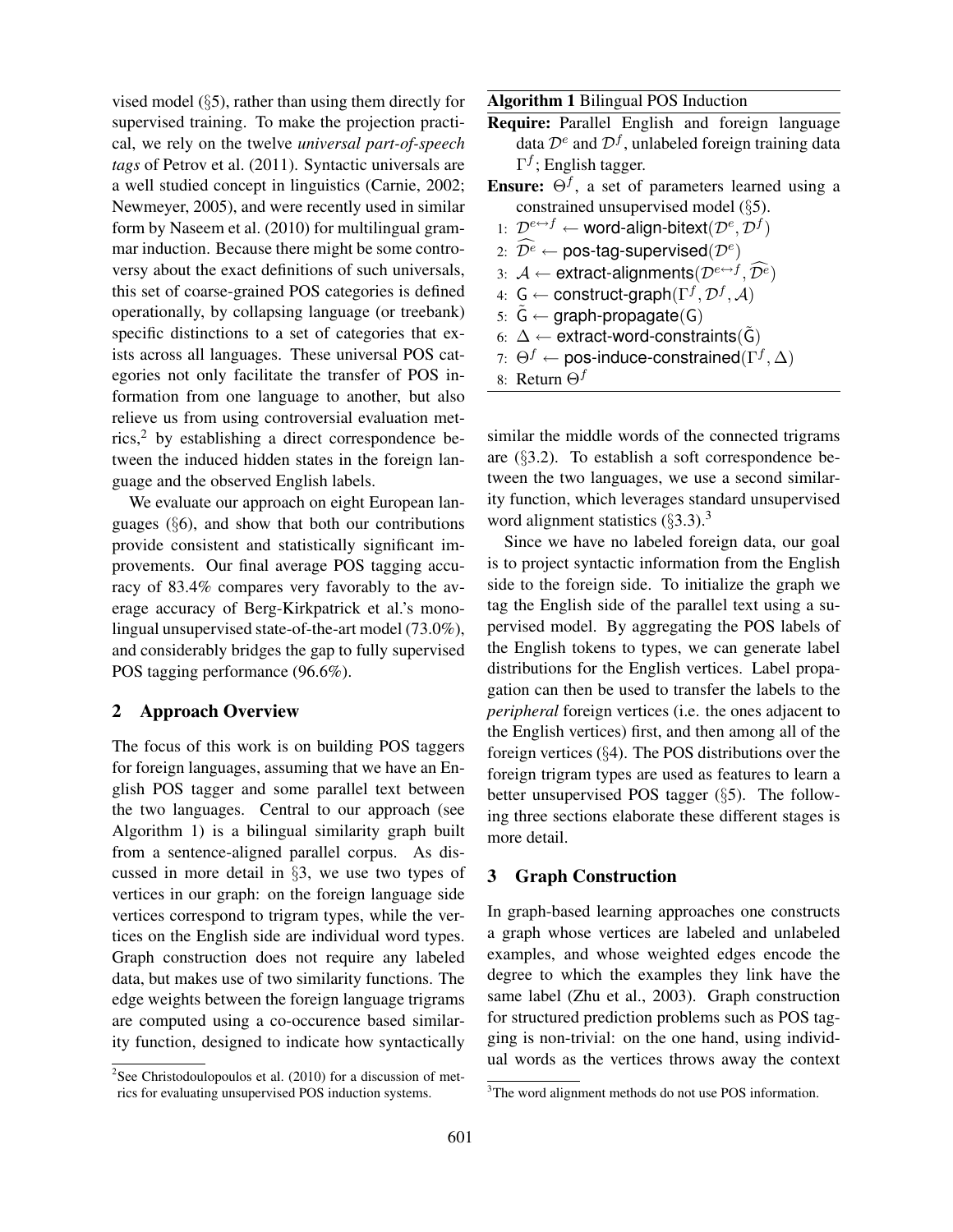necessary for disambiguation; on the other hand, it is unclear how to define (sequence) similarity if the vertices correspond to entire sentences. Altun et al. (2005) proposed a technique that uses graph based similarity between labeled and unlabeled parts of structured data in a discriminative framework for semi-supervised learning. More recently, Subramanya et al. (2010) defined a graph over the cliques in an underlying structured prediction model. They considered a semi-supervised POS tagging scenario and showed that one can use a graph over trigram types, and edge weights based on distributional similarity, to improve a supervised conditional random field tagger.

## 3.1 Graph Vertices

We extend Subramanya et al.'s intuitions to our bilingual setup. Because the information flow in our graph is asymmetric (from English to the foreign language), we use different types of vertices for each language. The foreign language vertices (denoted by  $V_f$ ) correspond to foreign trigram types, exactly as in Subramanya et al. (2010). On the English side, however, the vertices (denoted by  $V_e$ ) correspond to word types. Because all English vertices are going to be labeled, we do not need to disambiguate them by embedding them in trigrams. Furthermore, we do not connect the English vertices to each other, but only to foreign language vertices.<sup>4</sup>

The graph vertices are extracted from the different sides of a parallel corpus  $(\mathcal{D}^e, \mathcal{D}^f)$  and an additional unlabeled monolingual foreign corpus  $\Gamma^f$ , which will be used later for training. We use two different similarity functions to define the edge weights among the foreign vertices and between vertices from different languages.

#### 3.2 Monolingual Similarity Function

Our monolingual similarity function (for connecting pairs of foreign trigram types) is the same as the one used by Subramanya et al. (2010). We briefly review it here for completeness. We define a symmetric similarity function  $K(u_i, u_j)$  over two for-

| <b>Description</b>        | <b>Feature</b>        |
|---------------------------|-----------------------|
| Trigram + Context         | $x_1 x_2 x_3 x_4 x_5$ |
| Trigram                   | $x_2$ $x_3$ $x_4$     |
| Left Context              | $x_1$ $x_2$           |
| <b>Right Context</b>      | $x_4 x_5$             |
| Center Word               | $x_3$                 |
| Trigram – Center Word     | $x_2$ $x_4$           |
| Left Word + Right Context | $x_2 x_4 x_5$         |
| Left Context + Right Word | $x_1 x_2 x_4$         |
| Suffix                    | HasSuffix $(x_3)$     |

Table 1: Various features used for computing edge weights between foreign trigram types.

eign language vertices  $u_i, u_j \in V_f$  based on the co-occurrence statistics of the nine feature concepts given in Table 1. Each feature concept is akin to a random variable and its occurrence in the text corresponds to a particular instantiation of that random variable. For each trigram type  $x_2$   $x_3$   $x_4$  in a sequence  $x_1$   $x_2$   $x_3$   $x_4$   $x_5$ , we count how many times that trigram type co-occurs with the different instantiations of each concept, and compute the point-wise mutual information (PMI) between the two. $5$  The similarity between two trigram types is given by summing over the PMI values over feature instantiations that they have in common. This is similar to stacking the different feature instantiations into long (sparse) vectors and computing the cosine similarity between them. Finally, note that while most feature concepts are lexicalized, others, such as the suffix concept, are not.

Given this similarity function, we define a nearest neighbor graph, where the edge weight for the  $n$ most similar vertices is set to the value of the similarity function and to 0 for all other vertices. We use  $\mathcal{N}(u)$  to denote the neighborhood of vertex u, and fixed  $n = 5$  in our experiments.

## 3.3 Bilingual Similarity Function

To define a similarity function between the English and the foreign vertices, we rely on high-confidence word alignments. Since our graph is built from a parallel corpus, we can use standard word alignment techniques to align the English sentences  $\mathcal{D}^e$ 

<sup>&</sup>lt;sup>4</sup>This is because we are primarily interested in learning foreign language taggers, rather than improving supervised English taggers. Note, however, that it would be possible to use our graph-based framework also for completely unsupervised POS induction in both languages, similar to Snyder et al. (2009).

<sup>5</sup>Note that many combinations are impossible giving a PMI value of 0; e.g., when the trigram type and the feature instantiation don't have words in common.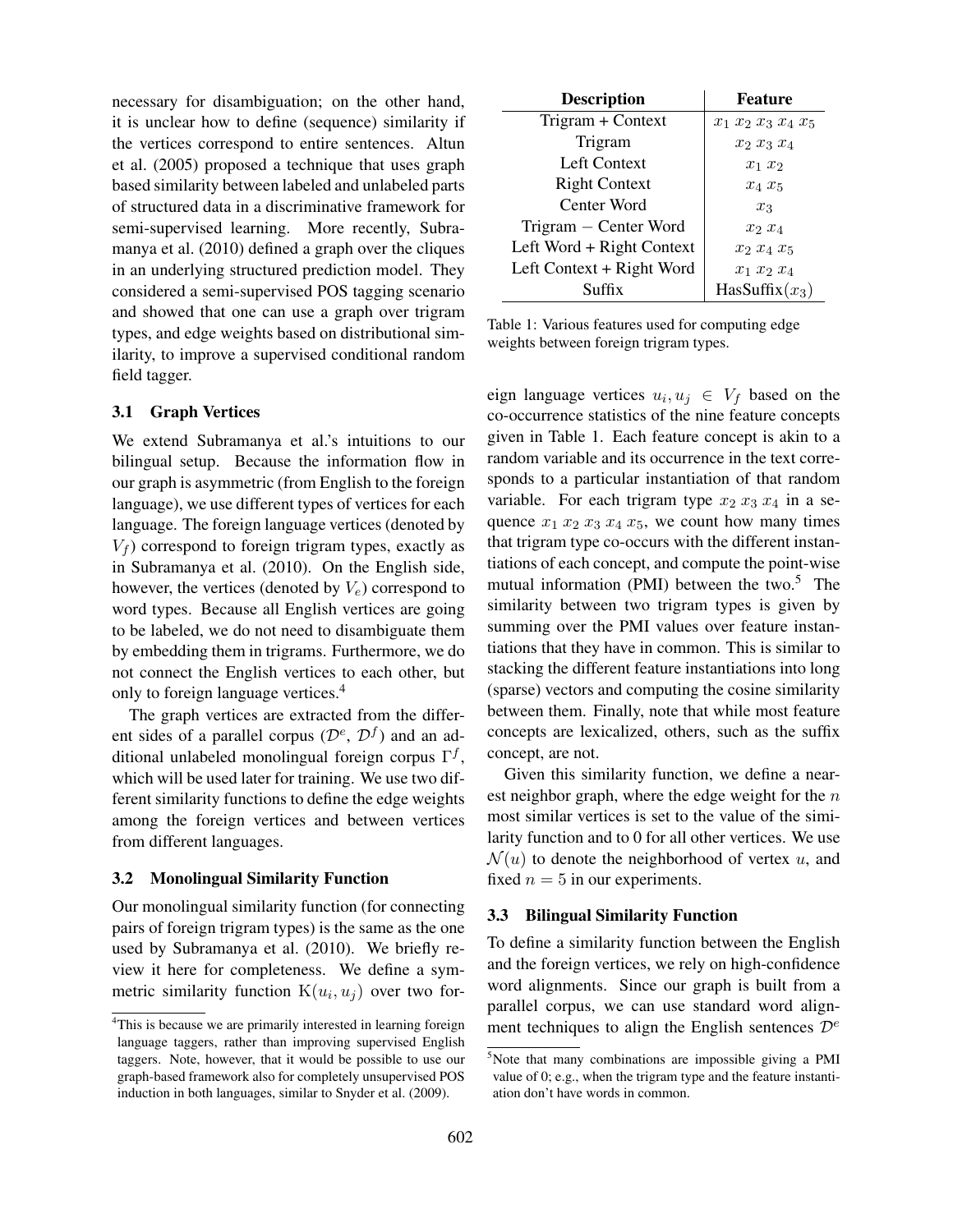and their foreign language translations  $\mathcal{D}^{f}$ .<sup>6</sup> Label propagation in the graph will provide coverage and high recall, and we therefore extract only intersected high-confidence (> 0.9) alignments  $\mathcal{D}^{e \leftrightarrow f}$ .

Based on these high-confidence alignments we can extract tuples of the form  $[u \leftrightarrow v]$ , where u is a foreign trigram type, whose middle word aligns to an English word type  $v$ . Our bilingual similarity function then sets the edge weights in proportion to these tuple counts.

## 3.4 Graph Initialization

So far the graph has been completely unlabeled. To initialize the graph for label propagation we use a supervised English tagger to label the English side of the bitext.<sup>7</sup> We then simply count the individual labels of the English tokens and normalize the counts to produce tag distributions over English word types. These tag distributions are used to initialize the label distributions over the English vertices in the graph. Note that since all English vertices were extracted from the parallel text, we will have an initial label distribution for all vertices in  $V_e$ .

#### 3.5 Graph Example

A very small excerpt from an Italian-English graph is shown in Figure 1. As one can see, only the trigrams [suo incarceramento ,], [suo iter ,] and [suo carattere ,] are connected to English words. In this particular case, all English vertices are labeled as nouns by the supervised tagger. In general, the neighborhoods can be more diverse and we allow a soft label distribution over the vertices. It is worth noting that the middle words of the Italian trigrams are nouns too, which exhibits the fact that the similarity metric connects types having the same syntactic category. In the label propagation stage, we propagate the automatic English tags to the aligned Italian trigram types, followed by further propagation solely among the Italian vertices.



Figure 1: An excerpt from the graph for Italian. Three of the Italian vertices are connected to an automatically labeled English vertex. Label propagation is used to propagate these tags inwards and results in tag distributions for the middle word of each Italian trigram.

# 4 POS Projection

Given the bilingual graph described in the previous section, we can use label propagation to project the English POS labels to the foreign language. We use label propagation in two stages to generate soft labels on all the vertices in the graph. In the first stage, we run a single step of label propagation, which transfers the label distributions from the English vertices to the connected foreign language vertices (say,  $V_f^l$ ) at the periphery of the graph. Note that because we extracted only high-confidence alignments, many foreign vertices will not be connected to any English vertices. This stage of label propagation results in a tag distribution  $r_i$  over labels y, which encodes the proportion of times the middle word of  $u_i \in V_f$  aligns to English words  $v_y$  tagged with label *:* 

$$
\mathbf{r}_i(y) = \frac{\sum_{v_y} \# [u_i \leftrightarrow v_y]}{\sum_{y'} \sum_{v_{y'}} \# [u_i \leftrightarrow v_{y'}]} \tag{1}
$$

The second stage consists of running traditional label propagation to propagate labels from these peripheral vertices  $V_f^l$  to all foreign language vertices

<sup>&</sup>lt;sup>6</sup>We ran six iterations of IBM Model 1 (Brown et al., 1993), followed by six iterations of the HMM model (Vogel et al., 1996) in both directions.

 $7$ We used a tagger based on a trigram Markov model (Brants, 2000) trained on the Wall Street Journal portion of the Penn Treebank (Marcus et al., 1993), for its fast speed and reasonable accuracy (96.7% on sections 22-24 of the treebank, but presumably much lower on the (out-of-domain) parallel corpus).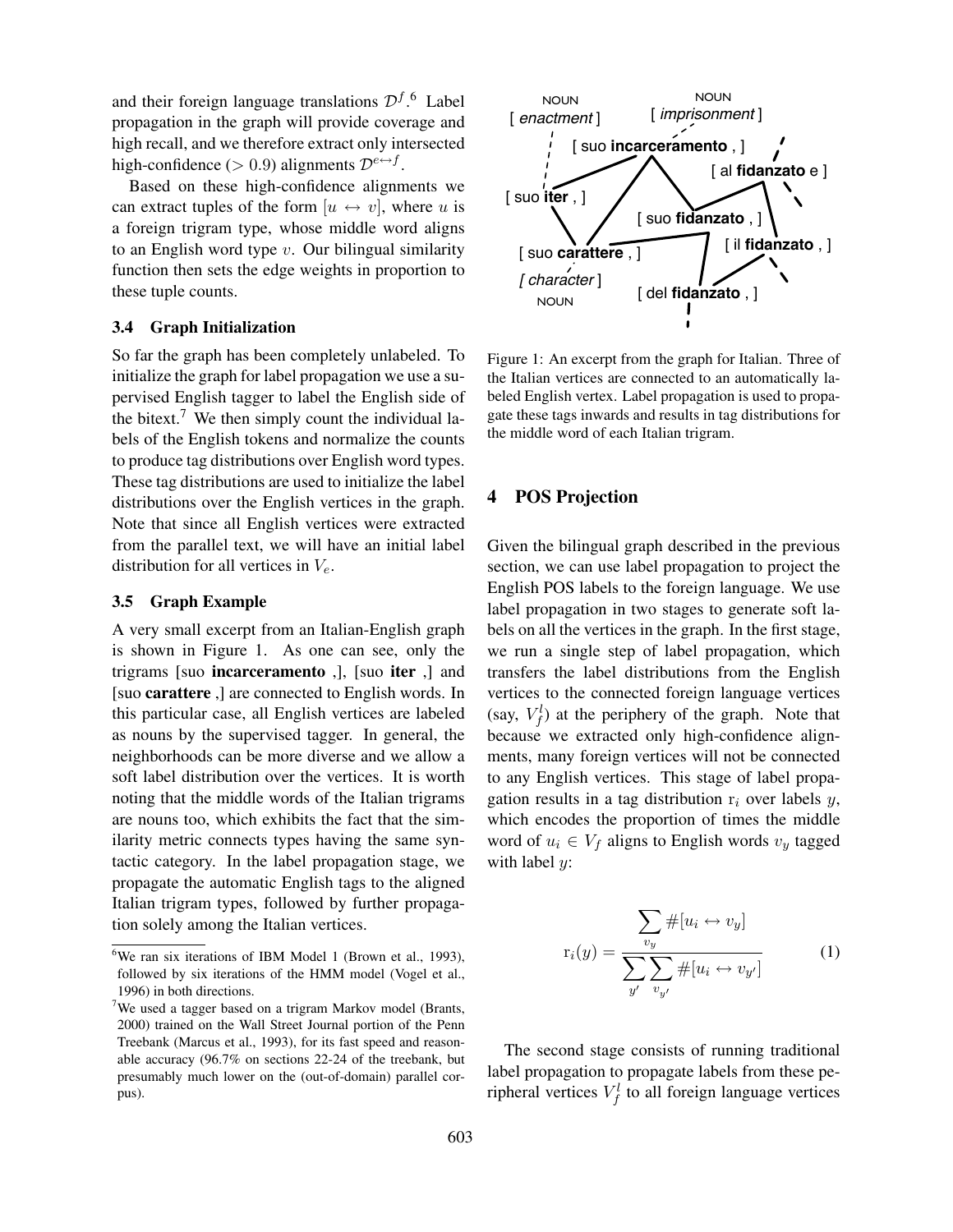in the graph, optimizing the following objective:

$$
\mathcal{C}(\mathbf{q}) = \sum_{u_i \in V_f \setminus V_f^l, u_j \in \mathcal{N}(u_i)} w_{ij} ||\mathbf{q}_i - \mathbf{q}_j||^2
$$
  
+  $\nu \sum_{u_i \in V_f \setminus V_f^l} ||\mathbf{q}_i - U||^2$   
s.t.  $\sum_{y} \mathbf{q}_i(y) = 1 \ \forall u_i$   
 $\mathbf{q}_i(y) \ge 0 \ \forall u_i, y$   
 $\mathbf{q}_i = \mathbf{r}_i \ \forall u_i \in V_f^l$  (2)

where the  $q_i$   $(i = 1, \ldots, |V_f|)$  are the label distributions over the foreign language vertices and  $\mu$  and  $\nu$  are hyperparameters that we discuss in §6.4. We use a squared loss to penalize neighboring vertices that have different label distributions:  $||q_i - q_j||^2 =$  $\sum_{y} (q_i(y) - q_j(y))^2$ , and additionally regularize the label distributions towards the uniform distribution U over all possible labels  $\mathcal Y$ . It can be shown that this objective is convex in q.

The first term in the objective function is the graph smoothness regularizer which encourages the distributions of similar vertices (large  $w_{ij}$ ) to be similar. The second term is a regularizer and encourages all type marginals to be uniform to the extent that is allowed by the first two terms (cf. maximum entropy principle). If an unlabeled vertex does not have a path to any labeled vertex, this term ensures that the converged marginal for this vertex will be uniform over all tags, allowing the middle word of such an unlabeled vertex to take on any of the possible tags.

While it is possible to derive a closed form solution for this convex objective function, it would require the inversion of a matrix of order  $|V_f|$ . Instead, we resort to an iterative update based method. We formulate the update as follows:

$$
q_i^{(m)}(y) = \begin{cases} r_i(y) & \text{if } u_i \in V_f^l \\ \frac{\gamma_i(y)}{\kappa_i} & \text{otherwise} \end{cases}
$$
 (3)

where  $\forall u_i \in V_f \setminus V_f^l$ ,  $\gamma_i(y)$  and  $\kappa_i$  are defined as:

$$
\gamma_i(y) = \sum_{u_j \in \mathcal{N}(u_i)} w_{ij} q_j^{(m-1)}(y) + \nu U(y) \tag{4}
$$

$$
\kappa_i = \nu + \sum_{u_j \in \mathcal{N}(u_i)} w_{ij} \tag{5}
$$

We ran this procedure for 10 iterations.

# 5 POS Induction

After running label propagation (LP), we compute tag probabilities for foreign word types  $x$  by marginalizing the POS tag distributions of foreign trigrams  $u_i = x - x + 1$  over the left and right context words:

$$
p(y|x) = \frac{\sum_{x_-,x_+} q_i(y)}{\sum_{x_-,x_+,y'} q_i(y')}
$$
 (6)

We then extract a set of possible tags  $t_x(y)$  by eliminating labels whose probability is below a threshold value  $\tau$ :

$$
\mathbf{t}_x(y) = \begin{cases} 1 & \text{if } p(y|x) \ge \tau \\ 0 & \text{otherwise} \end{cases}
$$
 (7)

We describe how we choose  $\tau$  in §6.4. This vector  $t<sub>x</sub>$  is constructed for every word in the foreign vocabulary and will be used to provide features for the unsupervised foreign language POS tagger.

We develop our POS induction model based on the feature-based HMM of Berg-Kirkpatrick et al. (2010). For a sentence x and a state sequence z, a first order Markov model defines a distribution:

$$
P_{\Theta}(\mathbf{X} = \mathbf{x}, \mathbf{Z} = \mathbf{z}) = P_{\Theta}(Z_1 = z_1) \cdot \prod_{i=1}^{|\mathbf{x}|} \underbrace{P_{\Theta}(Z_{i+1} = z_{i+1} | Z_i = z_i)}_{\text{transition}} \cdot \underbrace{P_{\Theta}(X_i = x_i | Z_i = z_i)}_{\text{emission}} \tag{8}
$$

In a traditional Markov model, the emission distribution  $P_{\Theta}(X_i = x_i | Z_i = z_i)$  is a set of multinomials. The feature-based model replaces the emission distribution with a log-linear model, such that:

$$
P_{\Theta}(X = x \mid Z = z) = \frac{\exp \Theta^{\top} \mathbf{f}(x, z)}{\sum_{x' \in \text{Val}(X)} \exp \Theta^{\top} \mathbf{f}(x', z)}
$$
(9)

where  $Val(X)$  corresponds to the entire vocabulary. This locally normalized log-linear model can look at various aspects of the observation  $x$ , incorporating overlapping features of the observation. In our experiments, we used the same set of features as Berg-Kirkpatrick et al. (2010): an indicator feature based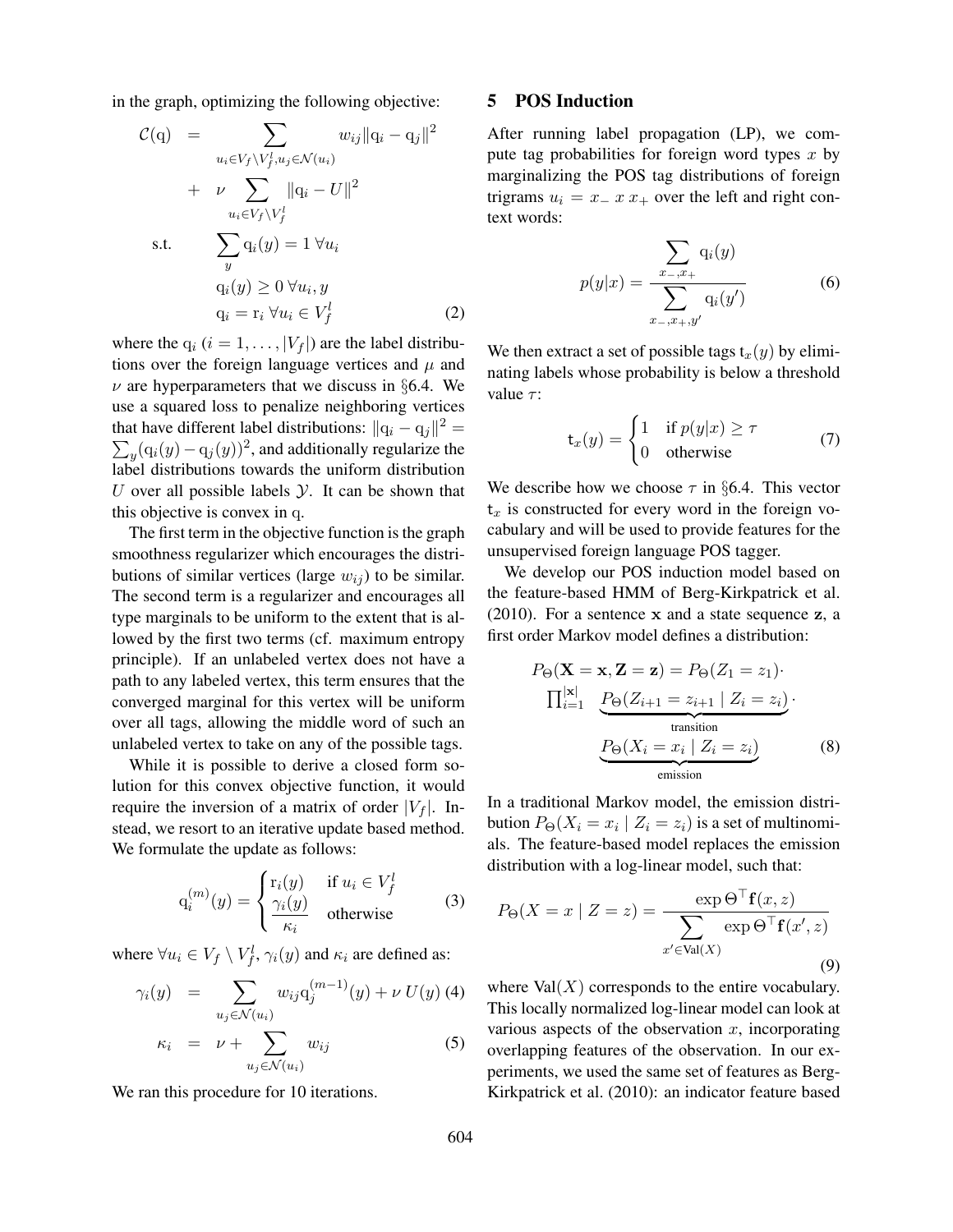on the word identity  $x$ , features checking whether  $x$ contains digits or hyphens, whether the first letter of  $x$  is upper case, and suffix features up to length 3. All features were conjoined with the state z.

We trained this model by optimizing the following objective function:

$$
\mathcal{L}(\Theta) = \sum_{i=1}^{N} \log \sum_{\mathbf{z}} P_{\Theta}(\mathbf{X} = \mathbf{x}^{(i)}, \mathbf{Z} = \mathbf{z}^{(i)}) - C \|\Theta\|_{2}^{2}
$$
(10)

Note that this involves marginalizing out all possible state configurations z for a sentence x, resulting in a non-convex objective. To optimize this function, we used L-BFGS, a quasi-Newton method (Liu and Nocedal, 1989). For English POS tagging, Berg-Kirkpatrick et al. (2010) found that this direct gradient method performed better (>7% absolute accuracy) than using a feature-enhanced modification of the Expectation-Maximization (EM) algorithm (Dempster et al., 1977).<sup>8</sup> Moreover, this route of optimization outperformed a vanilla HMM trained with EM by 12%.

We adopted this state-of-the-art model because it makes it easy to experiment with various ways of incorporating our novel *constraint* feature into the log-linear emission model. This feature  $f_t$  incorporates information from the smoothed graph and prunes hidden states that are inconsistent with the thresholded vector  $t_x$ . The function  $\lambda : F \to C$ maps from the language specific fine-grained tagset F to the coarser universal tagset C and is described in detail in §6.2:

$$
f_t(x, z) = \log(t_x(y)), \text{ if } \lambda(z) = y \qquad (11)
$$

Note that when  $t_x(y) = 1$  the feature value is 0 and has no effect on the model, while its value is  $-\infty$  when  $t_x(y) = 0$  and constrains the HMM's state space. This formulation of the constraint feature is equivalent to the use of a tagging dictionary extracted from the graph using a threshold  $\tau$  on the posterior distribution of tags for a given word type (Eq. 7). It would have therefore also been possible to use the integer programming (IP) based approach of Ravi and Knight (2009) instead of the feature-HMM for POS induction on the foreign side. However, we do not explore this possibility in the current work.

## 6 Experiments and Results

Before presenting our results, we describe the datasets that we used, as well as two baselines.

## 6.1 Datasets

We utilized two kinds of datasets in our experiments:  $(i)$  monolingual treebanks<sup>9</sup> and  $(ii)$  large amounts of parallel text with English on one side. The availability of these resources guided our selection of foreign languages. For monolingual treebank data we relied on the CoNLL-X and CoNLL-2007 shared tasks on dependency parsing (Buchholz and Marsi, 2006; Nivre et al., 2007). The parallel data came from the Europarl corpus (Koehn, 2005) and the ODS United Nations dataset (UN, 2006). Taking the intersection of languages in these resources, and selecting languages with large amounts of parallel data, yields the following set of eight Indo-European languages: Danish, Dutch, German, Greek, Italian, Portuguese, Spanish and Swedish.

Of course, we are primarily interested in applying our techniques to languages for which no labeled resources are available. However, we needed to restrict ourselves to these languages in order to be able to evaluate the performance of our approach. We paid particular attention to minimize the number of free parameters, and used the same hyperparameters for all language pairs, rather than attempting language-specific tuning. We hope that this will allow practitioners to apply our approach directly to languages for which no resources are available.

#### 6.2 Part-of-Speech Tagset and HMM States

We use the universal POS tagset of Petrov et al. (2011) in our experiments.<sup>10</sup> This set C consists of the following 12 coarse-grained tags: NOUN (nouns), VERB (verbs), ADJ (adjectives), ADV (adverbs), PRON (pronouns), DET (determiners), ADP (prepositions or postpositions), NUM (numerals), CONJ (conjunctions), PRT (particles), PUNC

<sup>&</sup>lt;sup>8</sup>See §3.1 of Berg-Kirkpatrick et al. (2010) for more details about their modification of EM, and how gradients are computed for L-BFGS.

<sup>&</sup>lt;sup>9</sup>We extracted only the words and their POS tags from the treebanks.

<sup>&</sup>lt;sup>10</sup>Available at http://code.google.com/p/universal-pos-tags/.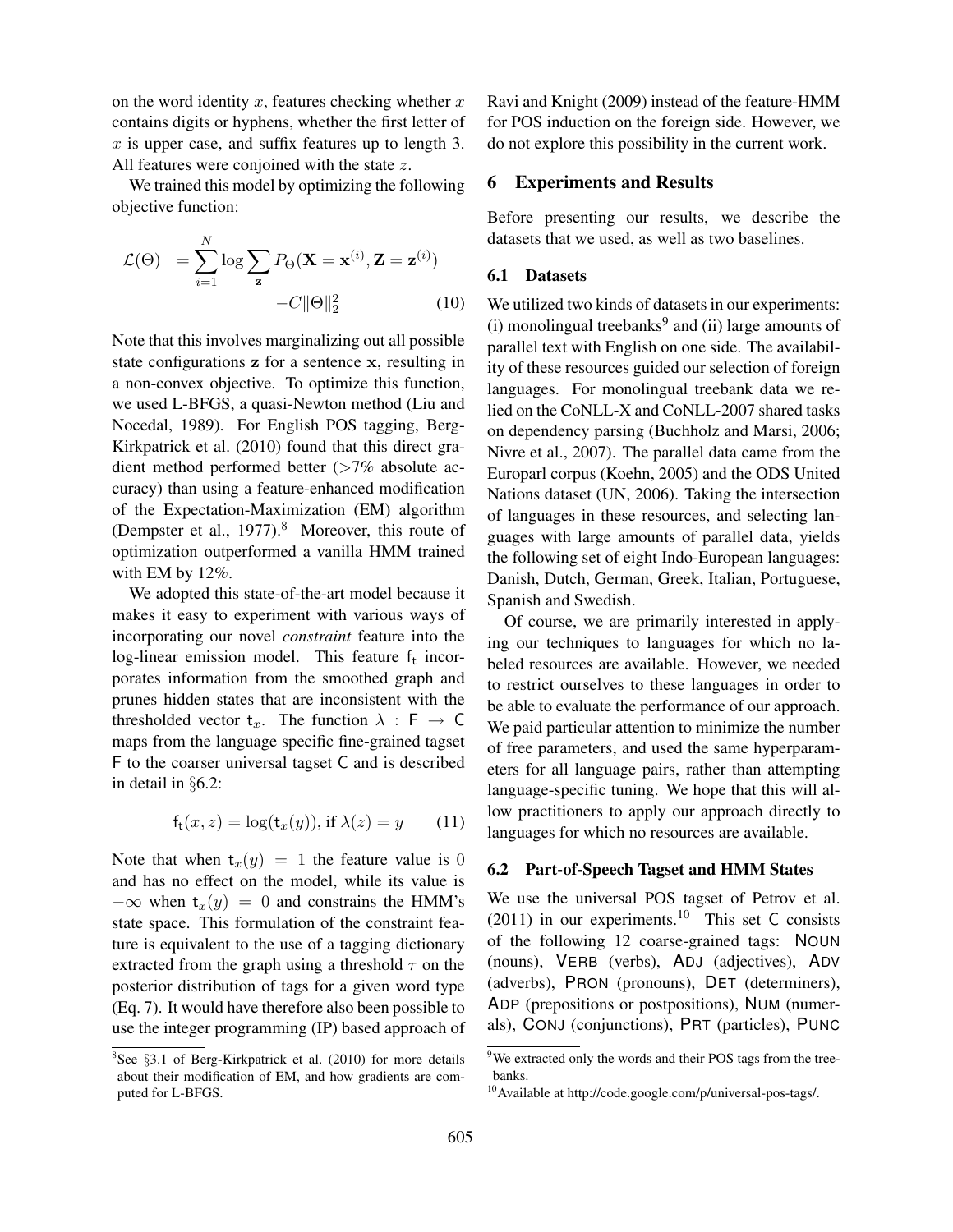(punctuation marks) and X (a catch-all for other categories such as abbreviations or foreign words). While there might be some controversy about the exact definition of such a tagset, these 12 categories cover the most frequent part-of-speech and exist in one form or another in all of the languages that we studied.

For each language under consideration, Petrov et al. (2011) provide a mapping  $\lambda$  from the fine-grained language specific POS tags in the foreign treebank to the universal POS tags. The supervised POS tagging accuracies (on this tagset) are shown in the last row of Table 2. The taggers were trained on datasets labeled with the universal tags.

The number of latent HMM states for each language in our experiments was set to the number of fine tags in the language's treebank. In other words, the set of hidden states F was chosen to be the fine set of treebank tags. Therefore, the number of fine tags varied across languages for our experiments; however, one could as well have fixed the set of HMM states to be a constant across languages, and created one mapping to the universal POS tagset.

## 6.3 Various Models

To provide a thorough analysis, we evaluated three baselines and two oracles in addition to two variants of our graph-based approach. We were intentionally lenient with our baselines:

- **EM-HMM:** A traditional HMM baseline, with multinomial emission and transition distributions estimated by the Expectation Maximization algorithm. We evaluated POS tagging accuracy using the lenient many-to-1 evaluation approach (Johnson, 2007).
- Feature-HMM: The vanilla feature-HMM of Berg-Kirkpatrick et al. (2010) (i.e. no additional constraint feature) served as a second baseline. Model parameters were estimated with L-BFGS and evaluation again used a greedy many-to-1 mapping.
- Projection: Our third baseline incorporates bilingual information by projecting POS tags directly across alignments in the parallel data. For unaligned words, we set the tag to the most frequent tag in the corresponding treebank. For

each language, we took the same number of sentences from the bitext as there are in its treebank, and trained a *supervised* feature-HMM. This can be seen as a rough approximation of Yarowsky and Ngai (2001).

We tried two versions of our graph-based approach:

- No LP: Our first version takes advantage of our bilingual graph, but extracts the constraint feature after the first stage of label propagation (Eq. 1). Because many foreign word types are not aligned to an English word (see Table 3), and we do not run label propagation on the foreign side, we expect the projected information to have less coverage. Furthermore we expect the label distributions on the foreign to be fairly noisy, because the graph constraints have not been taken into account yet.
- With LP: Our full model uses both stages of label propagation (Eq. 2) before extracting the constraint features. As a result, we are able to extract the constraint feature for all foreign word types and furthermore expect the projected tag distributions to be smoother and more stable.

Our oracles took advantage of the labeled treebanks:

- TB Dictionary: We extracted tagging dictionaries from the treebanks and and used them as constraint features in the feature-based HMM. Evaluation was done using the prespecified mappings.
- Supervised: We trained the supervised model of Brants (2000) on the original treebanks and mapped the language-specific tags to the universal tags for evaluation.

#### 6.4 Experimental Setup

While we tried to minimize the number of free parameters in our model, there are a few hyperparameters that need to be set. Fortunately, performance was stable across various values, and we were able to use the same hyperparameters for all languages.

We used  $C = 1.0$  as the  $L_2$  regularization constant in (Eq. 10) and trained both EM and L-BFGS for 1000 iterations. When extracting the vector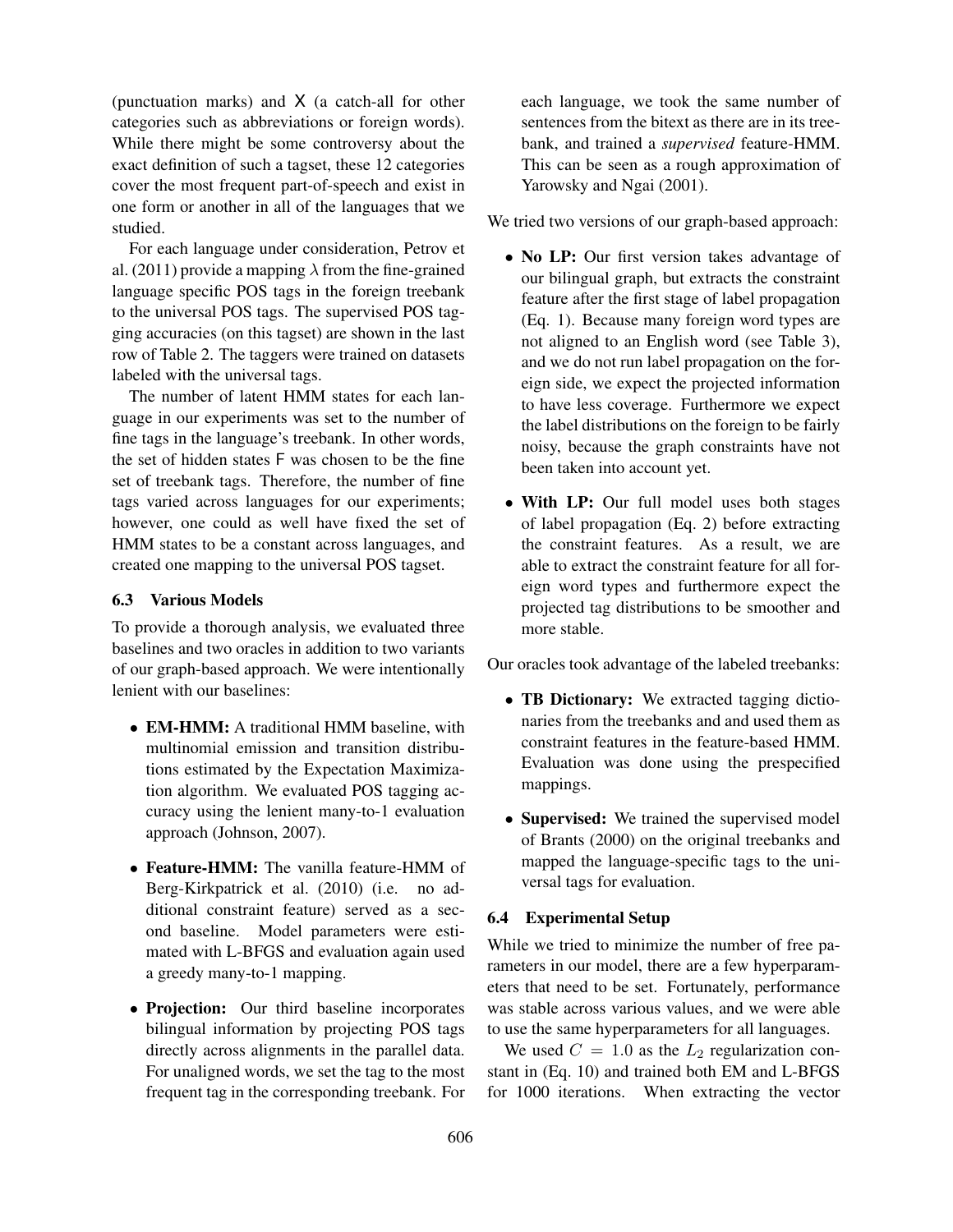|              | <b>Model</b>         | Danish | Dutch |      |      |      | German Greek Italian Portuguese |      | Spanish Swedish Avg |      |
|--------------|----------------------|--------|-------|------|------|------|---------------------------------|------|---------------------|------|
|              | <b>EM-HMM</b>        | 68.7   | 57.0  | 75.9 | 65.8 | 63.7 | 62.9                            | 71.5 | 68.4                | 66.7 |
| baselines    | Feature-HMM          | 69.1   | 65.1  | 81.3 | 71.8 | 68.1 | 78.4                            | 80.2 | 70.1                | 73.0 |
|              | Projection           | 73.6   | 77.0  | 83.2 | 79.3 | 79.7 | 82.6                            | 80.1 | 74.7                | 78.8 |
| our approach | No LP                | 79.0   | 78.8  | 82.4 | 76.3 | 84.8 | 87.0                            | 82.8 | 79.4                | 81.3 |
|              | With LP              | 83.2   | 79.5  | 82.8 | 82.5 | 86.8 | 87.9                            | 84.2 | 80.5                | 83.4 |
| oracles      | <b>TB</b> Dictionary | 93.1   | 94.7  | 93.5 | 96.6 | 96.4 | 94.0                            | 95.8 | 85.5                | 93.7 |
|              | Supervised           | 96.9   | 94.9  | 98.2 | 97.8 | 95.8 | 97.2                            | 96.8 | 94.8                | 96.6 |

Table 2: Part-of-speech tagging accuracies for various baselines and oracles, as well as our approach. "Avg" denotes macro-average across the eight languages.

 $t_x$  used to compute the constraint feature from the graph, we tried three threshold values for  $\tau$  (see Eq. 7). Because we don't have a separate development set, we used the training set to select among them and found 0.2 to work slightly better than 0.1 and 0.3. For seven out of eight languages a threshold of 0.2 gave the best results for our final model, which indicates that for languages without any validation set,  $\tau = 0.2$  can be used. For graph propagation, the hyperparameter  $\nu$  was set to  $2 \times 10^{-6}$ and was not tuned. The graph was constructed using 2 million trigrams; we chose these by truncating the parallel datasets up to the number of sentence pairs that contained 2 million trigrams.

#### 6.5 Results

Table 2 shows our complete set of results. As expected, the vanilla HMM trained with EM performs the worst. The feature-HMM model works better for all languages, generalizing the results achieved for English by Berg-Kirkpatrick et al. (2010). Our "Projection" baseline is able to benefit from the bilingual information and greatly improves upon the monolingual baselines, but falls short of the "No LP" model by 2.5% on an average. The "No LP" model does not outperform direct projection for German and Greek, but performs better for six out of eight languages. Overall, it gives improvements ranging from 1.1% for German to 14.7% for Italian, for an average improvement of 8.3% over the unsupervised feature-HMM model. For comparison, the completely unsupervised feature-HMM baseline accuracy on the universal POS tags for English is 79.4%, and goes up to 88.7% with a treebank dictionary.

Our full model ("With LP") outperforms the unsupervised baselines and the "No LP" setting for all languages. It falls short of the "Projection" baseline for German, but is statistically indistinguishable in terms of accuracy. As indicated by bolding, for seven out of eight languages the improvements of the "With LP" setting are statistically significant with respect to the other models, including the "No LP" setting.<sup>11</sup> Overall, it performs  $10.4\%$  better than the hitherto state-of-the-art feature-HMM baseline, and 4.6% better than direct projection, when we macro-average the accuracy over all languages.

## 6.6 Discussion

Our full model outperforms the "No LP" setting because it has better vocabulary coverage and allows the extraction of a larger set of constraint features. We tabulate this increase in Table 3. For all languages, the vocabulary sizes increase by several thousand words. Although the tag distributions of the foreign words (Eq. 6) are noisy, the results confirm that label propagation within the foreign language part of the graph adds significant quality for every language.

Figure 2 shows an excerpt of a sentence from the Italian test set and the tags assigned by four different models, as well as the gold tags. While the first three models get three to four tags wrong, our best model gets only one word wrong and is the most accurate among the four models for this example. Examining the word *fidanzato* for the "No LP" and "With LP" models is particularly instructive. As Figure 1 shows, this word has no high-confidence alignment in the Italian-English bitext. As a result, its POS tag needs to be induced in the "No LP" case, while the

<sup>&</sup>lt;sup>11</sup>A word level paired-t-test is significant at  $p < 0.01$  for Danish, Greek, Italian, Portuguese, Spanish and Swedish, and  $p < 0.05$  for Dutch.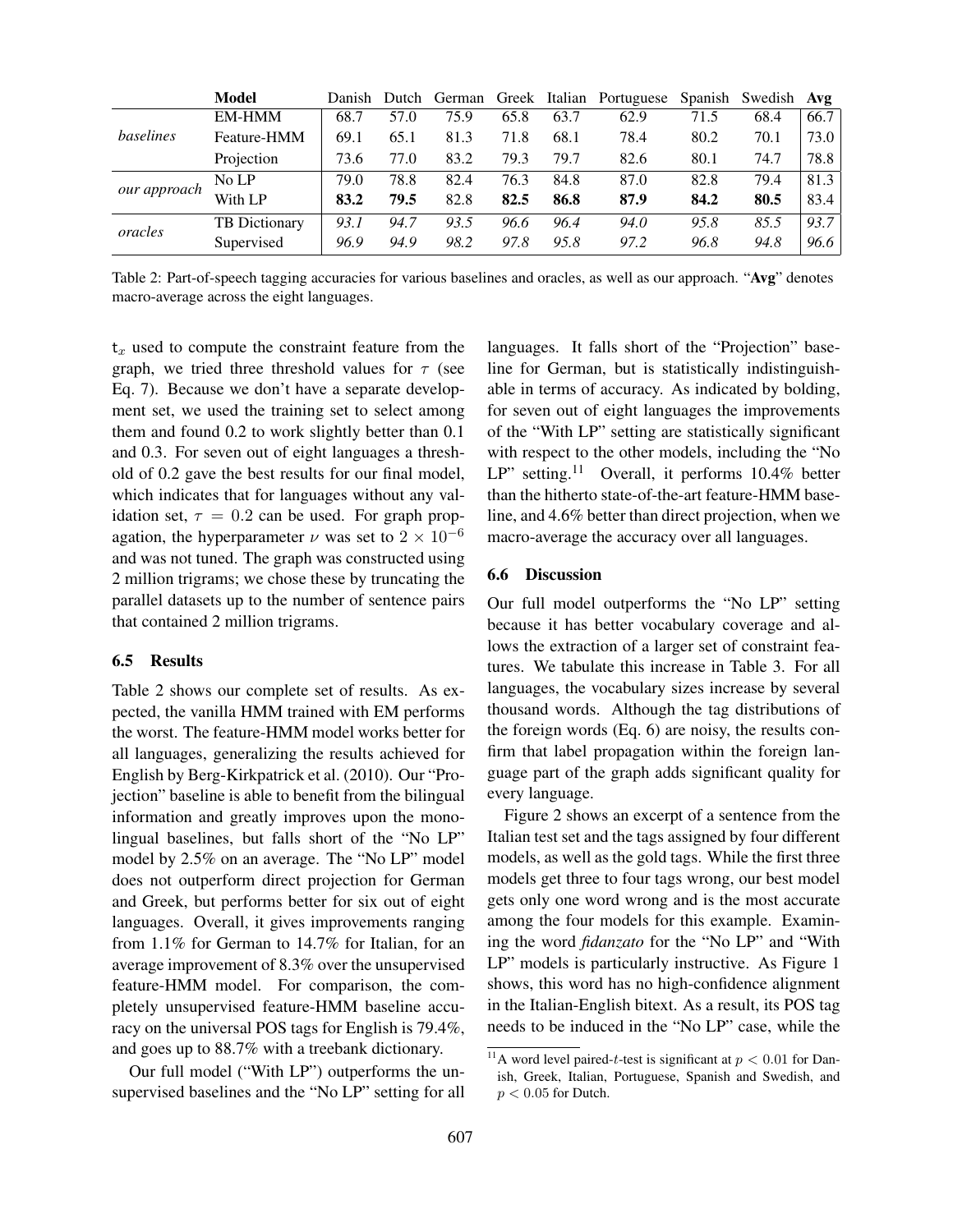|                          | S1          | trovava     | m   | un         | parco       | con      | il         | fidanzato   | Paolo F., 27 |  | anni                  | , rappresentante |
|--------------------------|-------------|-------------|-----|------------|-------------|----------|------------|-------------|--------------|--|-----------------------|------------------|
| <b>EM-HMM:</b>           | CONJ        | <b>NOUN</b> | DET | <b>DET</b> | <b>NOUN</b> | ADP      | DET        | <b>NOUN</b> |              |  | NOUN . NUM NOUN       | <b>NOUN</b>      |
| <b>Feature-HMM: PRON</b> |             | <b>VERB</b> | ADP | DET        | <b>NOUN</b> | CONJ DET |            | <b>NOUN</b> |              |  | NOUN NOUN ADP NOUN    | <b>VERB</b>      |
| No LP:                   | <b>VERB</b> | <b>VERB</b> | ADP | <b>DET</b> | <b>NOUN</b> | ADP      | DET        | ADJ         | NOUN ADJ     |  | . NUM NOUN            | <b>NOUN</b>      |
| With LP:                 | <b>VERB</b> | <b>VERB</b> | ADP | <b>DET</b> | <b>NOUN</b> | ADP      | <b>DET</b> | <b>NOUN</b> |              |  | NOUN NOUN . NUM NOUN. | <b>NOUN</b>      |
| Gold:                    | <b>PRON</b> | <b>VERB</b> | ADP | <b>DET</b> | <b>NOUN</b> | ADP      | DET        | <b>NOUN</b> |              |  | NOUN NOUN NUM NOUN.   | <b>NOUN</b>      |

Figure 2: Tags produced by the different models along with the reference set of tags for a part of a sentence from the Italian test set. Italicized tags denote incorrect labels.

| Language   | # words with constraints |           |  |  |  |  |  |  |
|------------|--------------------------|-----------|--|--|--|--|--|--|
|            | "No LP"                  | "With LP" |  |  |  |  |  |  |
| Danish     | 88,240                   | 128, 391  |  |  |  |  |  |  |
| Dutch      | 51,169                   | 74,892    |  |  |  |  |  |  |
| German     | 59,534                   | 107,249   |  |  |  |  |  |  |
| Greek      | 90,231                   | 114,002   |  |  |  |  |  |  |
| Italian    | 48,904                   | 62,461    |  |  |  |  |  |  |
| Portuguese | 46,787                   | 65,737    |  |  |  |  |  |  |
| Spanish    | 72,215                   | 82,459    |  |  |  |  |  |  |
| Swedish    | 70,181                   | 88,454    |  |  |  |  |  |  |

Table 3: Size of the vocabularies for the "No LP" and "With LP" models for which we can impose constraints.

correct tag is available as a constraint feature in the "With LP" case.

# 7 Conclusion

We have shown the efficacy of graph-based label propagation for projecting part-of-speech information across languages. Because we are interested in applying our techniques to languages for which no labeled resources are available, we paid particular attention to minimize the number of free parameters and used the same hyperparameters for all language pairs. Our results suggest that it is possible to learn accurate POS taggers for languages which do not have any annotated data, but have translations into a resource-rich language. Our results outperform strong unsupervised baselines as well as approaches that rely on direct projections, and bridge the gap between purely supervised and unsupervised POS tagging models.

## Acknowledgements

We would like to thank Ryan McDonald for numerous discussions on this topic. We would also like to thank Amarnag Subramanya for helping us with the implementation of label propagation and Shankar Kumar for access to the parallel data. Finally, we thank Kuzman Ganchev and the three anonymous reviewers for helpful suggestions and comments on earlier drafts of this paper.

## References

- Hiyan Alshawi, Srinivas Bangalore, and Shona Douglas. 2000. Head-transducer models for speech translation and their automatic acquisition from bilingual data. *Machine Translation*, 15.
- Yasemin Altun, David McAllester, and Mikhail Belkin. 2005. Maximum margin semi-supervised learning for structured variables. In *Proc. of NIPS*.
- Taylor Berg-Kirkpatrick, Alexandre B. Côté, John DeNero, and Dan Klein. 2010. Painless unsupervised learning with features. In *Proc. of NAACL-HLT*.
- Thorsten Brants. 2000. TnT a statistical part-of-speech tagger. In *Proc. of ANLP*.
- Peter F. Brown, Vincent J. Della Pietra, Stephen A. Della Pietra, and Robert L. Mercer. 1993. The mathematics of statistical machine translation: parameter estimation. *Computational Linguistics*, 19.
- Sabine Buchholz and Erwin Marsi. 2006. CoNLL-X shared task on multilingual dependency parsing. In *Proc. of CoNLL*.
- Andrew Carnie. 2002. *Syntax: A Generative Introduction (Introducing Linguistics)*. Blackwell Publishing.
- Christos Christodoulopoulos, Sharon Goldwater, and Mark Steedman. 2010. Two decades of unsupervised POS induction: How far have we come? In *Proc. of EMNLP*.
- Arthur P. Dempster, Nan M. Laird, and Donald B. Rubin. 1977. Maximum likelihood from incomplete data via the EM algorithm. *Journal of the Royal Statistical Society, Series B*, 39.
- Kuzman Ganchev, Jennifer Gillenwater, and Ben Taskar. 2009. Dependency grammar induction via bitext projection constraints. In *Proc. of ACL-IJCNLP*.